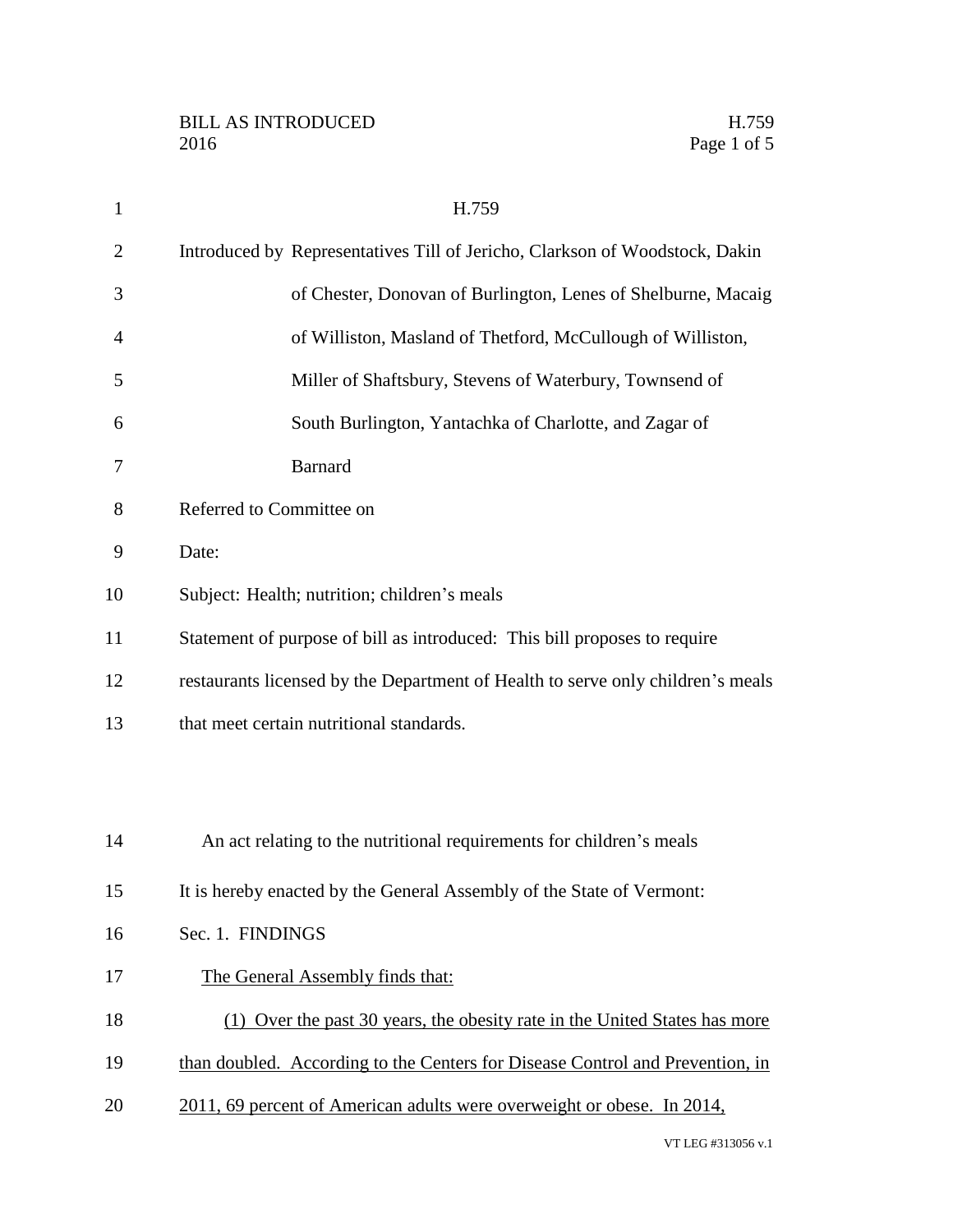| $\mathbf{1}$   | nearly 25 percent of adult Vermont residents were overweight or obese. With   |
|----------------|-------------------------------------------------------------------------------|
| $\overline{2}$ | regard to children, approximately one-third were deemed overweight or obese   |
| 3              | nationwide in 2011, while in Vermont one-fourth of children were overweight   |
| $\overline{4}$ | or obese. Obese children are at least twice as likely as nonobese children to |
| 5              | become obese adults.                                                          |
| 6              | (2) Obese children and adults are at greater risk for numerous adverse        |
| 7              | health consequences, including type 2 diabetes, heart disease, stroke, high   |
| 8              | blood pressure, high cholesterol, certain cancers, asthma, low self-esteem,   |
| 9              | depression, and other debilitating diseases.                                  |
| 10             | (3) Obesity-related health conditions have serious economic costs. The        |
| 11             | medical burden of obesity in the United States is approximately \$147 billion |
| 12             | annually, or almost 10 percent of all medical spending. Roughly one-half of   |
| 13             | these costs are paid through Medicare and Medicaid, which means that          |
| 14             | taxpayers are responsible for much of the bill. Medicare and Medicaid         |
| 15             | spending would be reduced by 8.5 percent and 11.8 percent, respectively, in   |
| 16             | the absence of obesity-related spending. Obesity-related annual medical       |
| 17             | expenditures in Vermont are estimated at \$291 million.                       |
| 18             | (4) Families in Vermont have limited time to obtain and prepare healthy       |
| 19             | food, making dining out an appealing and often necessary option. Nationwide,  |
| 20             | American children eat 19 percent of their calories at fast food and other     |
| 21             | restaurants. Children eat almost twice as many calories when they eat a meal  |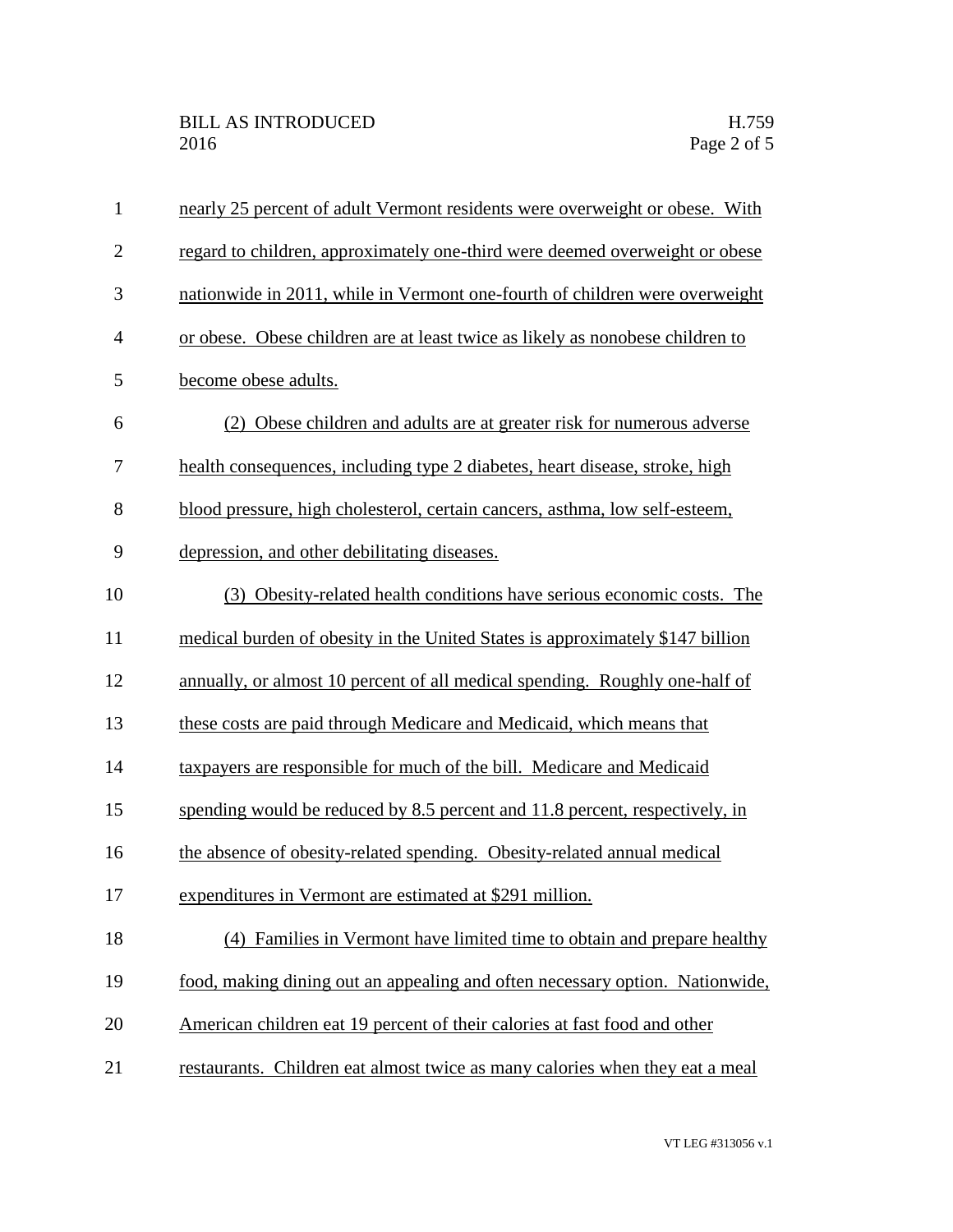| 1              | at a restaurant as they do when they eat at home. A 2013 study that examined       |
|----------------|------------------------------------------------------------------------------------|
| $\overline{c}$ | the nutritional quality of kids' meals sold at 18 of the most profitable fast food |
| 3              | restaurant chains in the United States found that only three percent of the 3,494  |
| 4              | meal combinations assessed met the expert nutrition standards for children's       |
| 5              | meals.                                                                             |
| 6              | (5) The General Assembly supports parents' efforts to feed their                   |
| 7              | children healthfully by ensuring healthy meals are readily available to children   |
| 8              | in restaurants.                                                                    |
| 9              | Sec. 2. 18 V.S.A. § 4359 is added to read:                                         |
| 10             | §4359. NUTRITION REQUIRMENTS FOR CHILDREN'S MEALS                                  |
| 11             | (a) A licensed restaurant shall only sell a children's meal that meets the         |
| 12             | following nutritional requirements:                                                |
| 13             | (1) It contains no more than:                                                      |
| 14             | $(A)$ 600 calories;                                                                |
| 15             | (B) 770 milligrams of sodium;                                                      |
| 16             | (C) 35 percent of calories from total sugars;                                      |
| 17             | (D) 35 percent of calories from fat;                                               |
| 18             | (E) 10 percent of calories from saturated fat; and                                 |
| 19             | $(F)$ 0.5 grams of trans fat.                                                      |
| 20             | (2) It includes at least 0.5 cups of unfried fruit or unfried vegetables,          |
| 21             | excluding white potatoes, and at least one of the following:                       |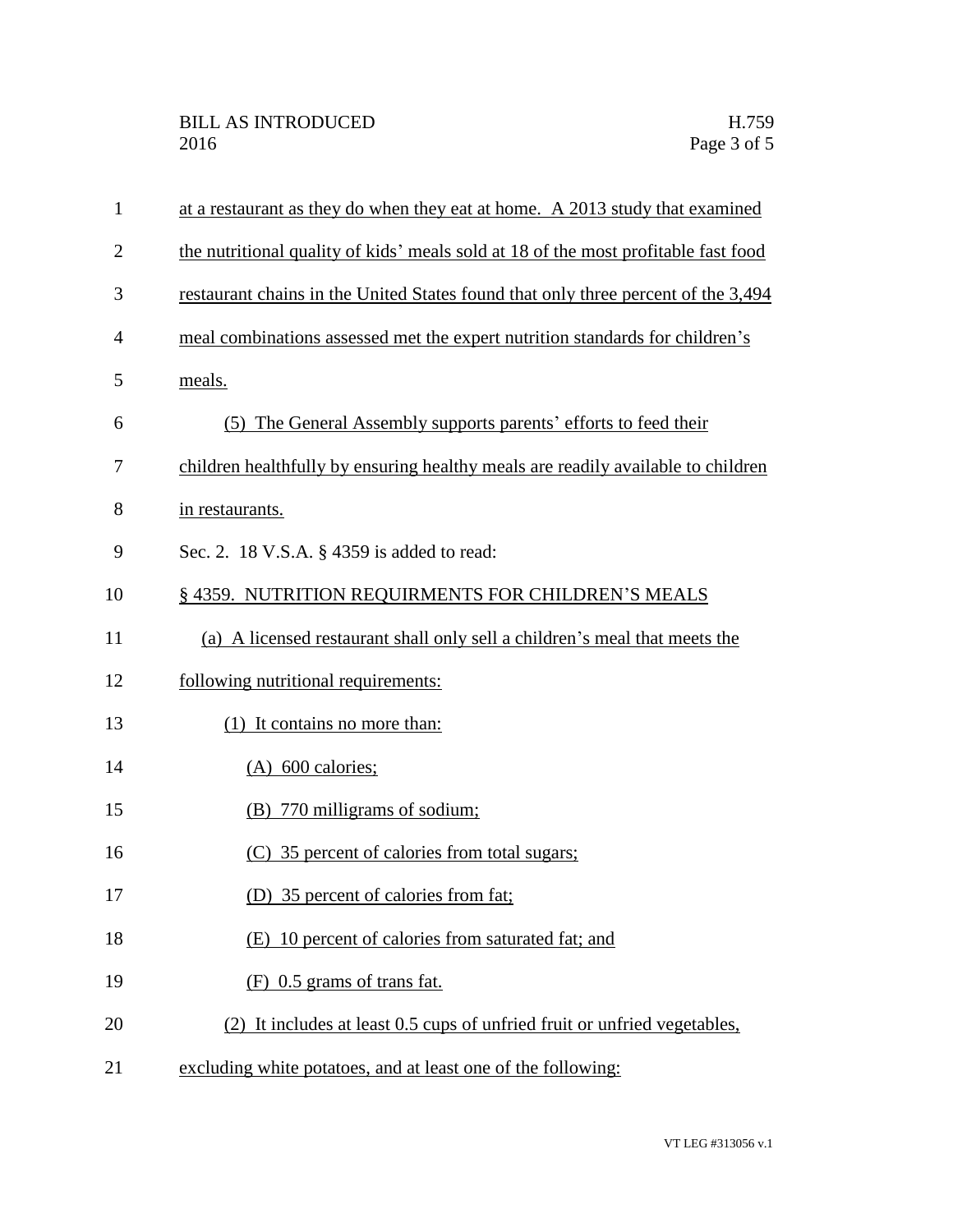## BILL AS INTRODUCED H.759 2016 Page 4 of 5

| $\mathbf{1}$   | (A) a whole grain product that contains no less than 51 percent by             |
|----------------|--------------------------------------------------------------------------------|
| $\overline{2}$ | weight whole grain ingredients or lists whole grains as the first ingredient;  |
| 3              | (B) a lean protein, consisting of at least two ounces of meat; one             |
| $\overline{4}$ | <u>ounce of nuts, seeds, dry beans, or peas; or one egg; or</u>                |
| 5              | (3) at least 0.5 cups of nonfat or one percent milk or low-fat yogurt, or      |
| 6              | one ounce of reduced fat cheese.                                               |
| 7              | (b) For the purposes of this section, juices, condiments, and spreads shall    |
| 8              | not be considered fruits or vegetables.                                        |
| 9              | (c) If a children's meal includes a beverage, that beverage shall be:          |
| 10             | (1) water, sparkling water, or flavored water with no added natural or         |
| 11             | artificial sweeteners;                                                         |
| 12             | (2) nonfat or one percent milk or a non-dairy milk alternative containing      |
| 13             | no more than 130 calories per container or serving as offered for sale; or     |
| 14             | (3) 100 percent juice with no added sweeteners in a serving size of no         |
| 15             | more than eight ounces.                                                        |
| 16             | (d) As used in this section:                                                   |
| 17             | (1) "Children's meal" means a combination of food items or food and            |
| 18             | beverage items that are sold together at a single price and primarily intended |
| 19             | for consumption by children.                                                   |